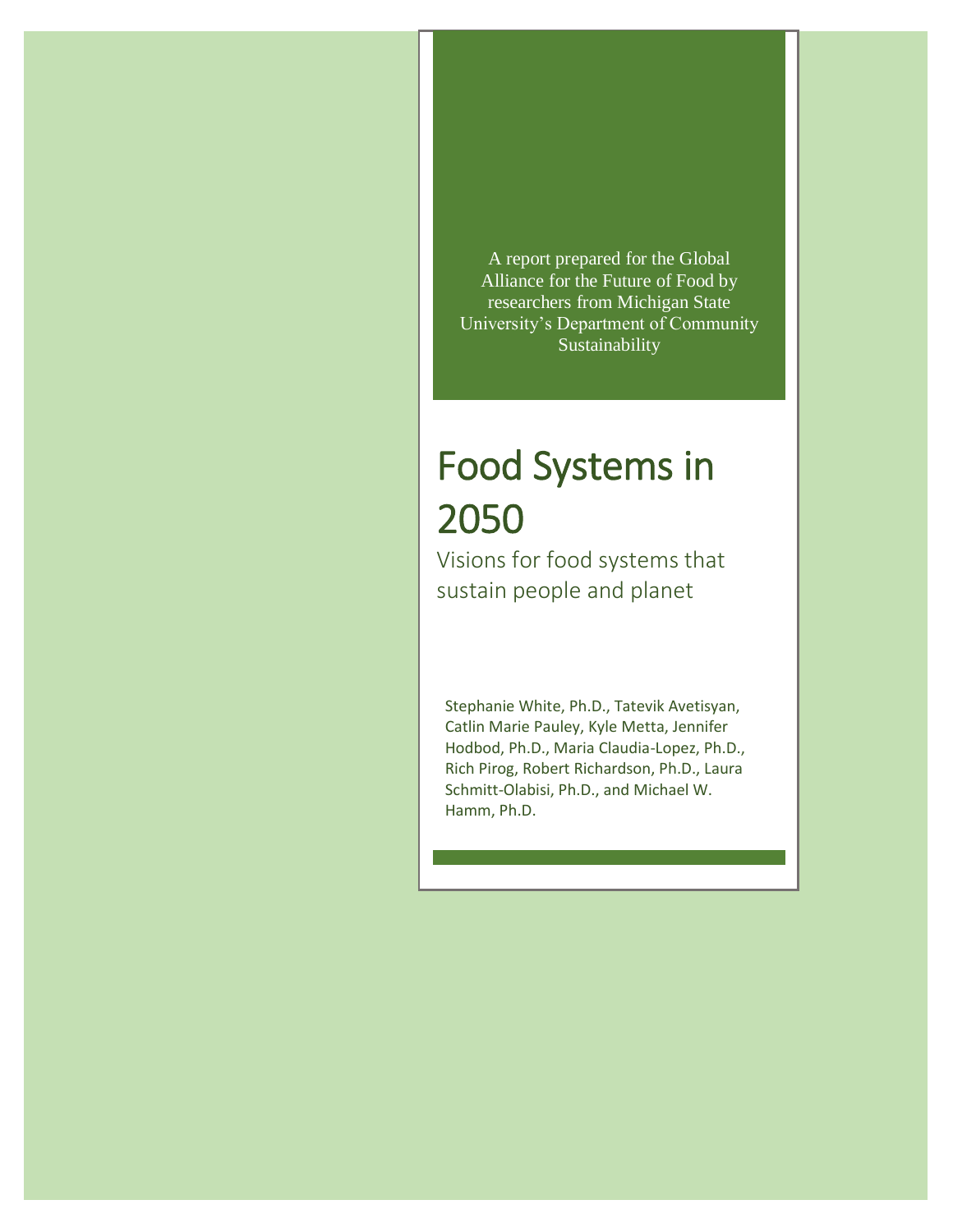# **Introduction**

We report the findings of a survey distributed globally to a diverse set of food system actors to share their visions for a better food system. The impetus for the survey was a call for proposals released by the Global Alliance for the Future of Food (GAFF) for projects that will "seek input from our vast and diverse networks across borders and disciplines to help craft innovative, inspiring, bold transformative visions for healthy, equitable, renewable, resilient, and culturally diverse" food futures.

Responses to this survey came from seventeen countries. Though most respondents work with particular elements of food systems on a daily basis, they are rarely asked to share their visions for better food systems and to describe, from their perspectives, the opportunities and obstacles that influence progress. The research team proposed to tap this rich resource in order to elicit and present diversely situated, well-positioned, and informed visions for food systems transformations.

The main points to emerge from the survey were:

- Majority agreement with the basic vision presented for reaction with suggestions for modification which are incorporated in a revised aspirational food system statement.
- A number of necessary transformations for this vision to become reality were cited including: policy/governance change, Infrastructure/connectivity, expansion of local systems, education/training/research, issues of social equity around food, natural resource conservation/restoration, health/nutrition, and changes to economic systems or markets.
- The top five environmental factors identified as most directly impeding their ability to move the food system toward their vision were: 1) Ineffective government/policies, (2) farm/agri-food system issues, (3) lack of financial resources, (4) lack of technology, (5) non use of science/stakeholder participatory collaboration.
- The top five social factors identified as most directly impeding their ability to move the food system toward their vision were: (1) lack of education/knowledge/information/ awareness, (2) poverty, (3) consumer preferences/changes in lifestyles, (4) mindset/traditional practices/culture, and (5) land access.
- The top five political and economic factors identified as most directly impeding the ability to move the food system toward their vision were: (1) high unemployment rate/poverty/inequality in access to resources, (2) inadequate political will/policies, (3) policy favoring big agricultural producers/unfavorable for small producers, (4) poor infrastructure, (5) concentration of wealth and power in the hands of a few.
- The top five cultural and/or behavioral changes needed in societies were identified as: (1) systems thinking/mindset change, (2) establish more business mindset/capacity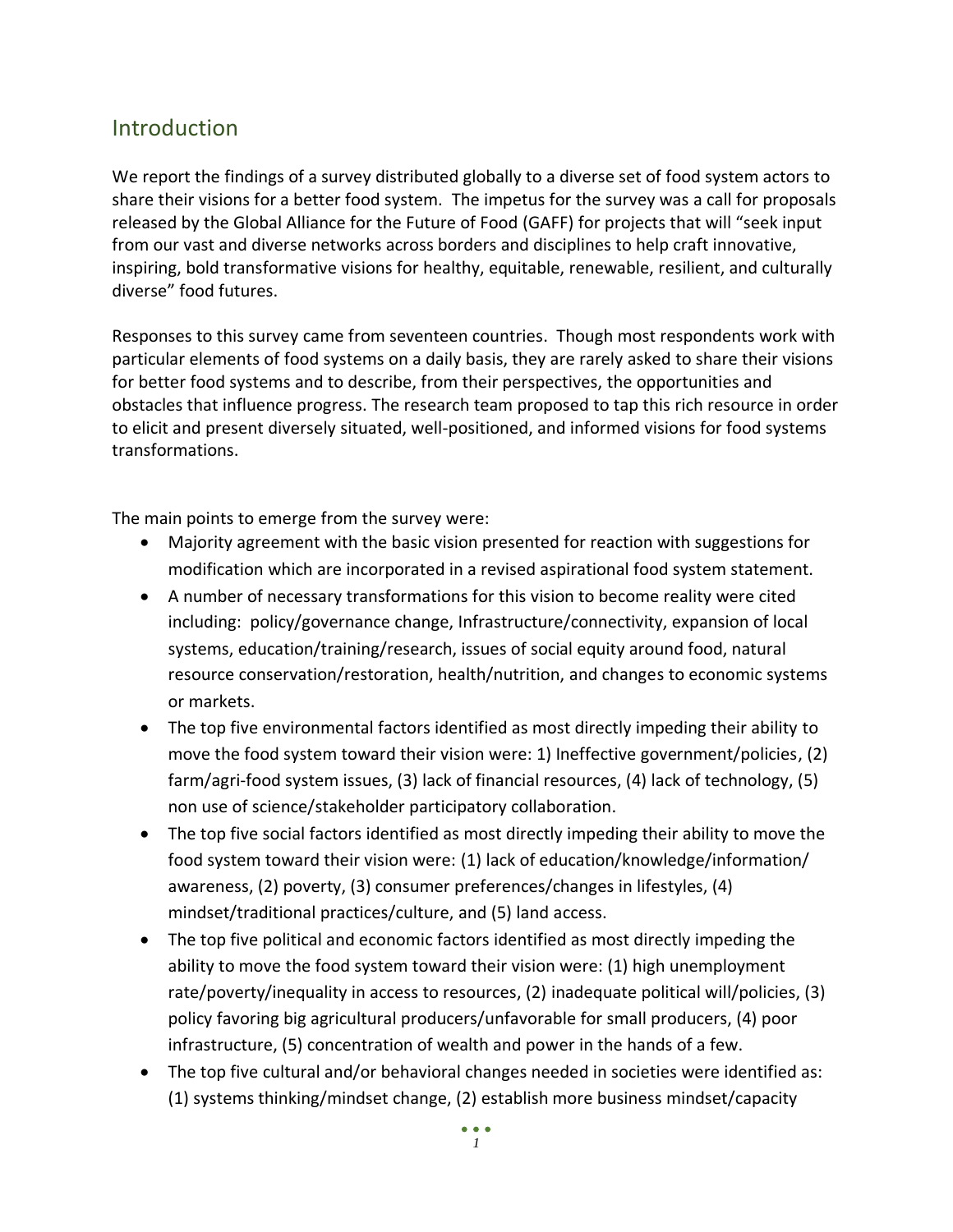development, (3) changes in consumption patterns/consumer preferences, (4) education/knowledge, and (5) policy change/regulations.

• Respondents identified sixteen areas of measurement to gauge improvement in the food system over time. The top five were: (1) public health/food nutrition/food quality, (2) household food access year-round/food availability, (3) increase in local food production/processing/ market transactions/profitability/incomes of local people, (4) environmental quality/impact of food production on environment (e.g., air, water), and (5) producers' livelihoods/economic well-being.

The remainder of the report describes these reports in more detail and then provides a conclusion with an augmented aspirational narrative and summarizes key strategies and impediments identified by respondents.

# Team and Methods

 $\overline{a}$ 

The core team of researchers is based in the Department of Community Sustainability (CSUS) at Michigan State University. $1$  CSUS is an interdisciplinary department that addresses contemporary issues of sustainability in agriculture, recreation, natural resources, and the environment. Departmental faculty prioritize community-engaged and collaborative research and, consequently, are equipped with a broad range of expertise as well as an extraordinarily diverse network of professional relationships. Each team member referred to their networks and identified a list of at least eight respondents who would be well positioned to provide an overview of their respective food systems.

The survey was comprised of 12 questions (Appendix 1) and focused on eliciting respondents' perspectives on transformation of the regional (however they defined it) and global food system, i.e. what would constitute more desirable food systems, and the opportunities and obstacles for achieving them. Prior to taking the survey, respondents were presented with an *aspirational narrative* that encouraged them to think of their food system work in relation to the Sustainable Development Goals.

The MSU IRB application for research with human subjects was approved and determined exempt on September 19<sup>th</sup> and the survey was distributed to 195 participants<sup>2</sup> on September 20, 2018. The survey was administered through Qualtrics, an online survey software. It remained open for two weeks during which time respondents were reminded twice to complete the survey. Forty-five surveys were completed (see Tabler 1), representing a response

 $1$  Originally, the project was to be a collaborative effort between Michigan State University and the German NGO, Think Tank for Sustainability. However, new European Union regulations regarding the protection of subjects located in the EU caused a significant delay with the Institutional Review Board (IRB) approval process. It was finally determined that in order to carry out the survey in a relatively timely manner, it was necessary to exclude any EU citizens or organizations from the inquiry.

<sup>&</sup>lt;sup>2</sup> A number of distributed surveys 'bounced back.' Those were not included in this figure.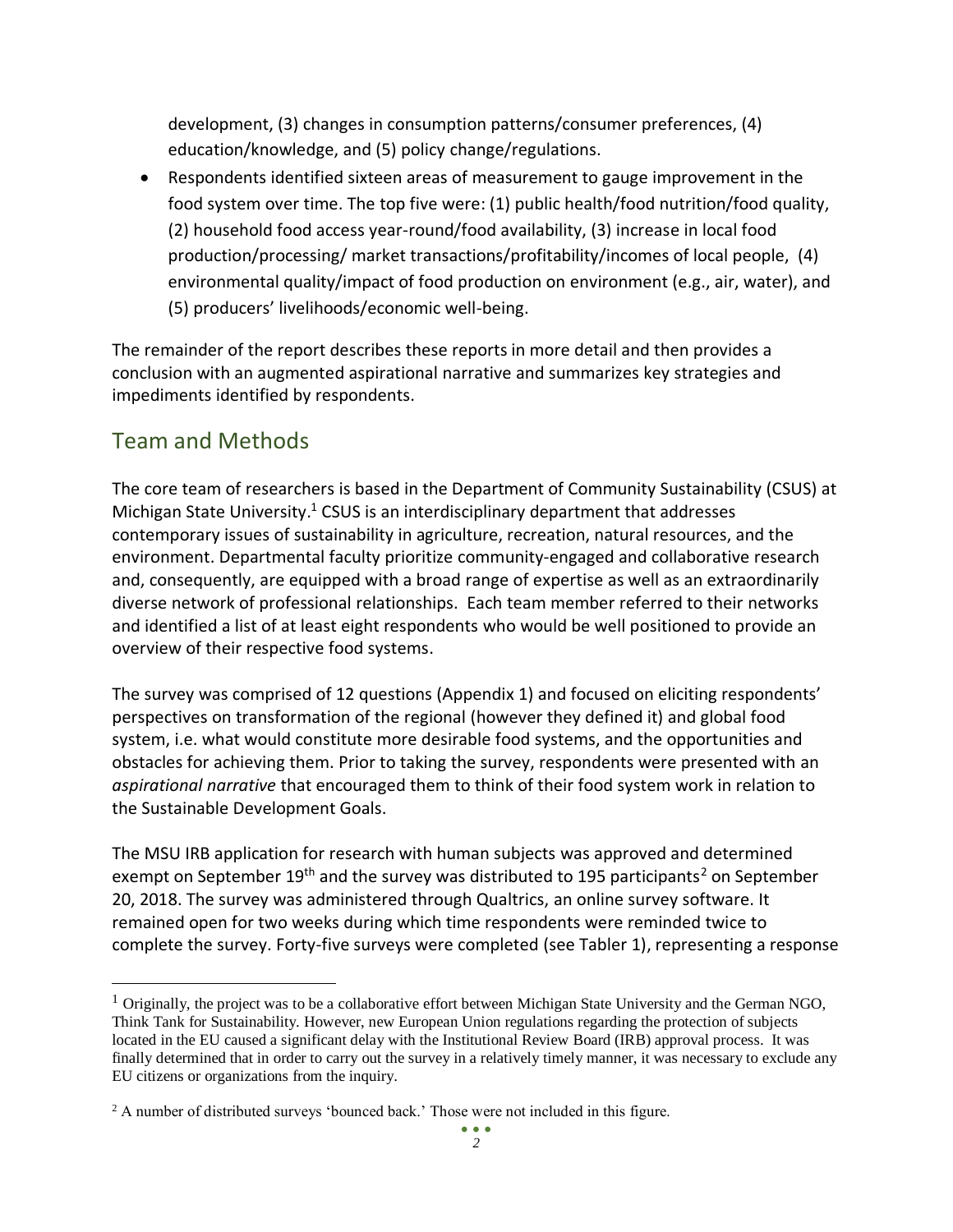rate of 23%. Three researchers first reviewed a subset of three surveys to independently derive themes and then met to develop common codes. Through a collaborative process, five core researchers then determined the organization of findings that are presented in this report. Due to time constraints the analytic process was not as rigorous as possible yet the data does point towards broad areas of agreement and suggestions for further research. A first draft was submitted to GAFF and the wider CSUS research group for review on October 19, and a final version on October 26<sup>th</sup>,2018.

| <b>Table 1: Country and Number of Respondents</b> |            |                   |
|---------------------------------------------------|------------|-------------------|
| Benin, 1                                          | India, 4   | Senegal, 1        |
| Brazil, 1                                         | Malawi, 6  | Tanzania, 2       |
| Cambodia, 4                                       | Mali, 2    | United States, 12 |
| Canada, 2                                         | Myanmar, 1 | Zambia, 1         |
| Colombia, 2                                       | Nepal, 2   | Zimbabwe, 1       |
| Ecuador, 2                                        | Nigeria, 1 |                   |

## Findings

## **Aspirational Narrative**

Findings should be considered in relation to the aspirational narrative used for the survey (see Appendix 1 for original version).

This aspirational vision represents the totality of the Global Alliance Principles. However, we wanted to explore whether it represented the breadth of visions for food systems transformation among an array of communities across the globe. Our goal with the aspirational vision was to create a common foundation for reaction while not forcing reactions in any particular direction.

## **Section 1. Scope of Food System Transformations**

## *1. Boundaries of food systems*

Respondents had a variety of conceptions of the boundaries of the food system they were considering for the remainder of the questions. Most typically (89%) of respondents had some combination of household (13%), local (20%), regional (38%– ranging from 'country' to 'continent'), and/or global (20%). Twenty percent of respondents indicated more than one of these.

## *2. Visions of a Transformed Food System*

The initial analysis revealed that a majority of respondents largely agreed with the broad transformative focus of the narrative (53% yes or yes-and) with 16% definitively saying 'no' with a number of qualifiers. In addition, 20% were ambiguous – they described the kind of food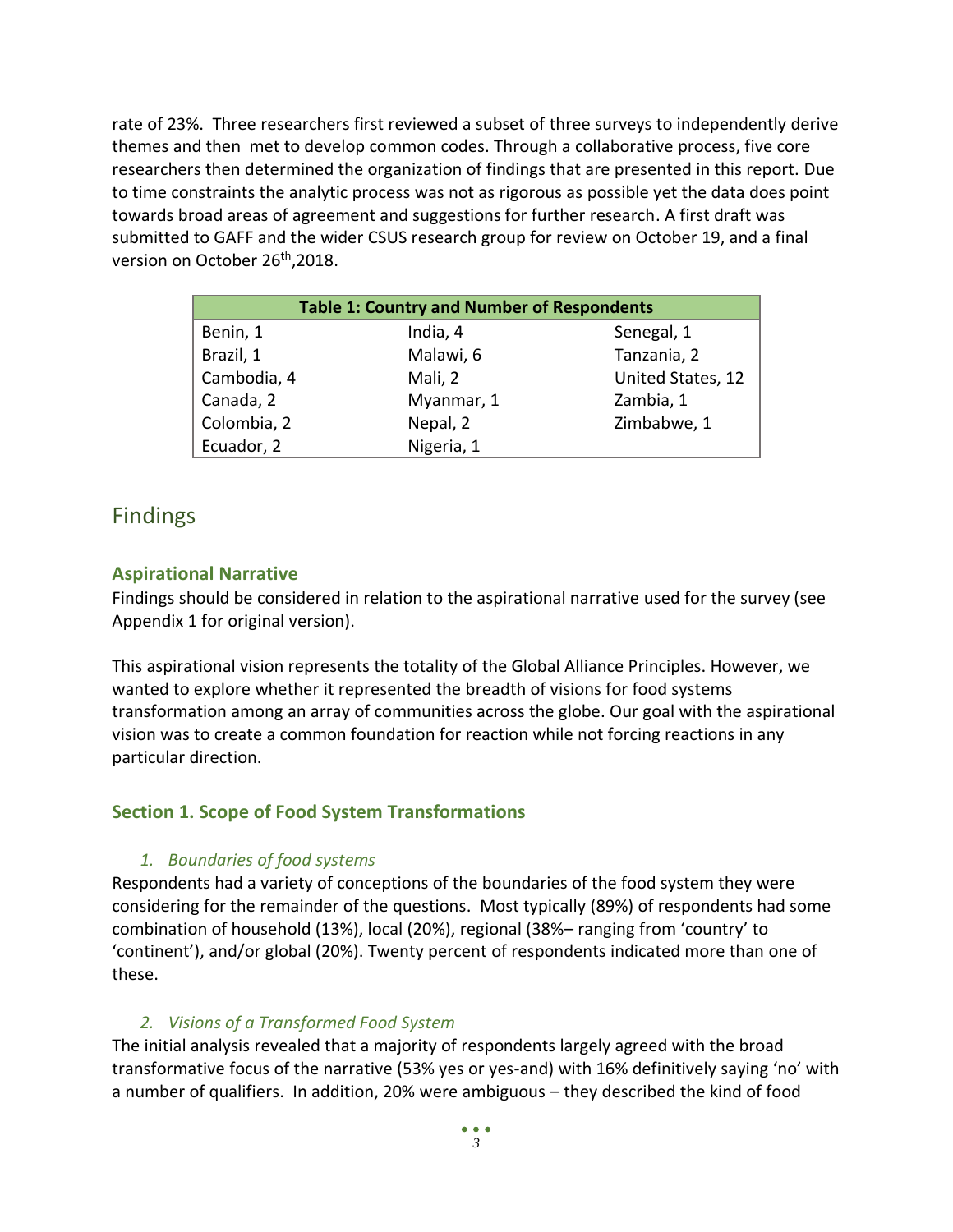system they wanted or elements of it that they perceived were not congruent with the aspirational narrative while two did not answer the question. In their reflections, respondents took different approaches to describe their opinions. Some either detailed reasons for why the narrative fits with their vision, or answered decisively in the affirmative. Others detailed what they thought was missing or what should be strengthened in the language.

Most commonly the 'yes' responses did not have reasons (18 of 24 total yes responses). Some respondents stated that the narrative was lacking in several features and areas. The most frequent theme identified as missing/lacking by those largely agreeing with the narrative was a focus on local food systems (18%). Other themes such as development of agricultural technologies and infrastructure, policy change, public participation, and stronger language on the conservation/restoration of ecosystems had a couple of responses each. Examples of responses include:

*"Yes it does." (Cambodian respondent 1)*

*"The above description represents my vision of food system. The food system is embedded in a socio-institutional and agroecological conditions."(Benin respondent 1)*

*"Yes it does represent my vision of a diverse food system without a few commodities dominating the entire ecosystem at the expense of others." (Zimbabwean respondent 1)*

Those disagreeing sometimes seemed to agree in the negative, such as these respondents: *"Not at all. My vision is to see a totally transformed global food system. I have been working towards this. [We] will be having [the] Second International Conference on Food Security and Hidden Hunger with theme, Transforming National Food Systems". (Nigerian respondent 1)*

*"No. The food system I wish to exist elevates, centers, and prioritizes food accessibility for local and regional actors over global actors. I wish large institutional and commercial buyers in our local area would prioritize more local food contracts. I wish our county and state policies would provide incentives for this to happen. I wish that people at all income levels had access to healthy food." (United State respondent 3)*

Respondents were also prompted to reflect on (up to four) major transformations that would need to occur for the current regional/global food system to align with their vision. Of the stated transformations the following emerged as most-frequently reported themes:

- Policy/governance change (51%),
- Infrastructure/connectivity (36%),
- Expansion of local systems (36%),
- Education/training/research (24%),
- Issues of social equity around food (22%),
- Natural resource conservation/restoration (22%),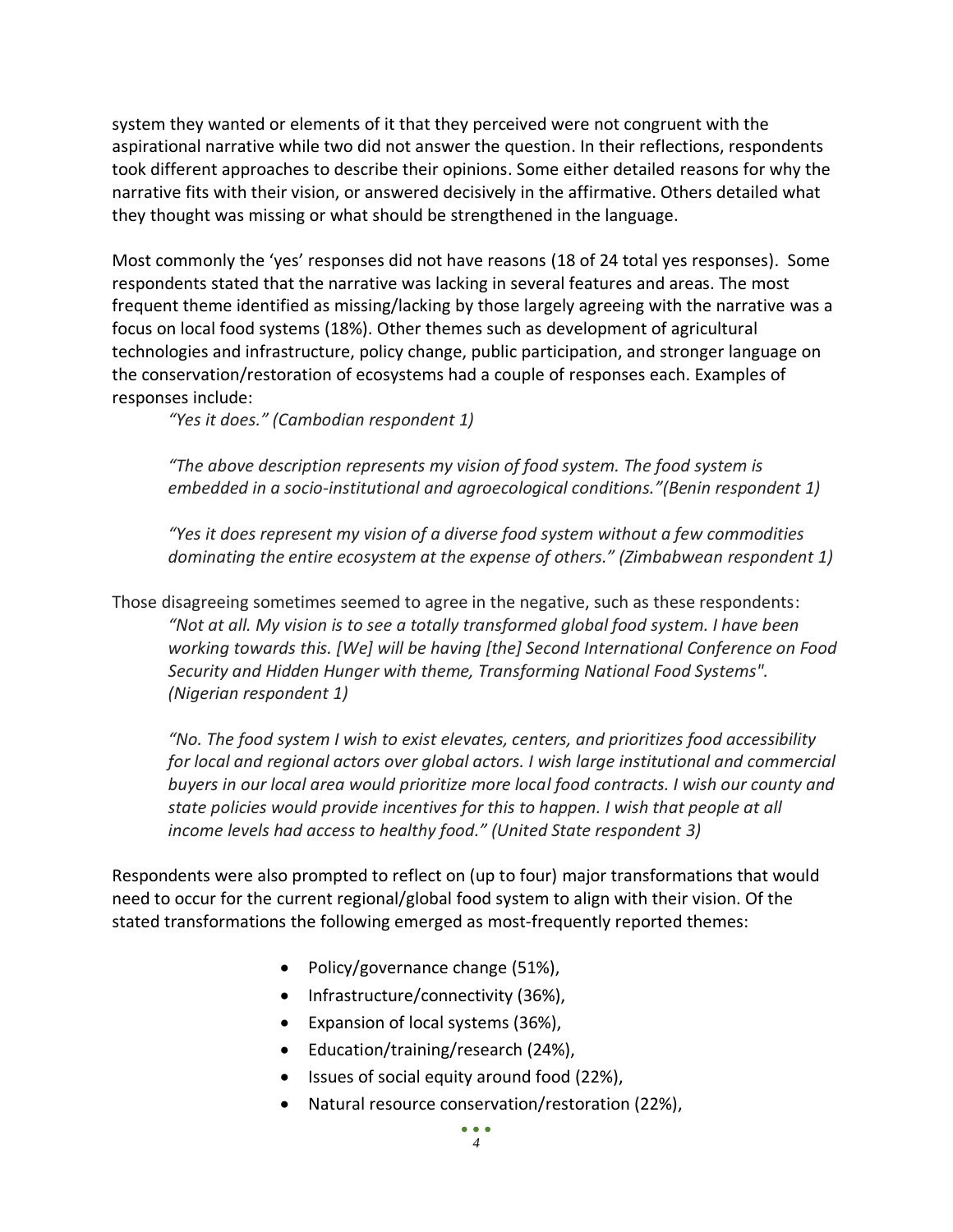- Health/nutrition (22%), and
- Change to economic systems or markets (20%).

Policy/governance issues included the need for (and enforcement of) standards and regulations, government investment in local food systems, policies to address climate change, and comments on the general policy environment. Comments concerning infrastructure/ connectivity ranged from market and supply chain infrastructure especially for smaller growers to a variety of natural resource issues (e.g. water and irrigation for small holders). A number of respondents commented on the need to increase a range of services and supply chain issues for local food systems.

## *3. Current Food System Transformations*

Respondents were asked about the current food system transformations already occurring in their region. The analysis of coded data revealed that respondents have perceived both positive and negative transformations. In total there are approximately 48 statements of a negative transformation occurring within their food system and 36 statements of positive transformations – with positive transformations over-represented in the U.S. – 39% of responses by 27% of respondents. A number of other coded items could not be determined as perceived positive or negative without making an assumption about the respondent's intentions. In this case there are relatively few of any one transformation and often there are responses on both sides of a theme. For e.g., some aspect of ecosystem conservation and management was cited by 27% of respondents – mostly negative examples of natural habitat loss or fresh water degradation – yet several with positive examples such as an increase in sustainable agriculture trends. On the positive side, individuals cited such things as a renewed focus on community-based food organizations (CSAs, Food Policy Councils, farmers markets, etc.), increased productivity of cropping systems, an increased access to organic markets, increased integration of global markets, increased focus on food security, and improved diversity in food production. On the negative side, individuals cited such things as environmental degradation, the negative impacts of a changing climate, innovations leaving out the most vulnerable, health effects of pesticides, movement towards decreased diversity of production, among others.

## **Section 2. Barriers Preventing Transformation**

*1. Factors Most Directly Impeding the Ability to Move the Food System toward the Vision*  Respondents were asked to list three factors that most directly impede their ability to move the food system toward their vision. The analysis of coded data revealed a number of emerging themes – the top five being:

- Ineffective government/policies (40%),
- Farm/agri-food system issues (22%),
- Lack of financial resources (20%),
- Lack of technology (20%),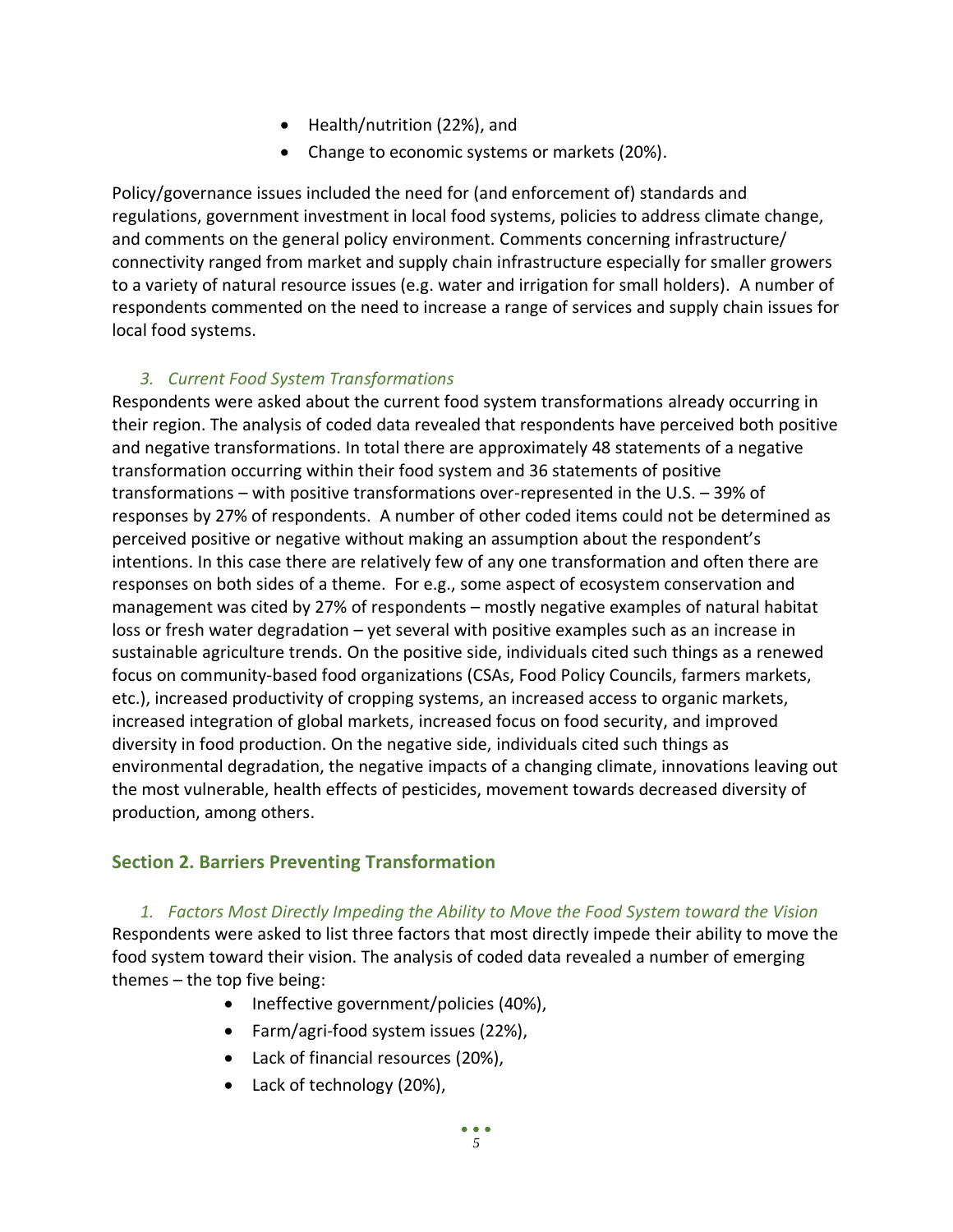• Use of science/stakeholder participatory collaboration (18%).

Specific comments within ineffective government and policies were typically concerned with a lack of coherence in policy across different components of government – for e.g. health and agriculture – and/or a lack of implementation/regulation of existing policy. There were also statements related to a large gap between science and policy – the implication being that good science is often not used in policy development.

*"The policy measures are mostly politically motivated than scientifically grounded." (Malean respondent 2)*

*"Find ways to have a greater impact on the design of public policies that incorporate a more equitable vision of the food system." (Colombian respondent 2)* 

Comments regarding farm/agri-food system issues included a number of statements about infrastructure, including lack of post-harvest farmer storage both for preservation of crops and to play the markets on sales, lack of food processing, and inefficient production. Financial resource lack typically referenced insufficient resources to produce efficiently or to scale up production. Technology statements either simply stated it as a fact or referred to a lack of appropriate technology for the scales they are working with (with the assumption that this means smaller scale).

With respect to underdeveloped stakeholder participatory collaboration there were statements regarding the lack of appreciation for local knowledge, lack of understanding of key community leaders, bias by development agencies regarding local foods, and lack of coordination among others. As one respondent stated:

*"Uncoordinated efforts to use existing experiences and research outputs to fit local context implementation." (Malawian respondent 3)*

## *2. Major Environmental Challenges in Communities*

Respondents were asked to identify the three biggest environmental challenges in their communities to achieving their vision of a food system. The analysis of coded data revealed the following five most stated themes:

- Climate change/high weather variability (58%),
- Soil erosion/land degradation (38%),
- Pollution (e.g., water, air) (31%),
- Water constraints (24%), and
- Environmental degradation/new pests and diseases (22%).

Some specific comments related to these are outlined below.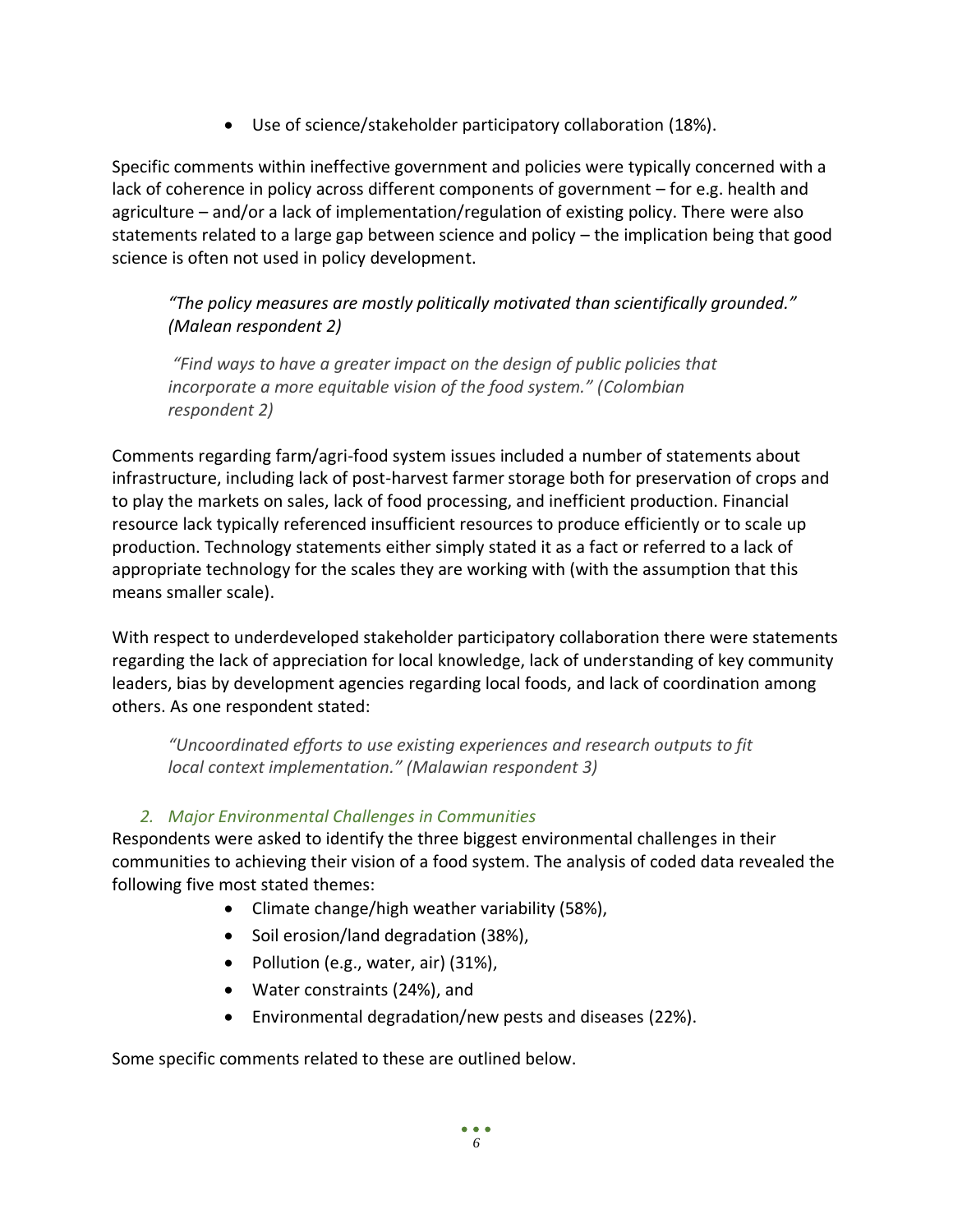Climate change/high weather variability (*note that some perceptions may not be scientifically validated at this time*)

- Rising temperature and droughts
- Increasing floods and other similar unpredictable phenomena
- High weather variability
- Climate variability impacting on yields and/or changing ability to grow certain crops *"Climate change-erratic rainfall patterns, especially when our regions are dependent on monsoon" (Indian respondent 1)*

*"Climate change affects ability of farming communities to produce food as its causes more frequent floods, erratic rains, strong heatwaves, more frequent and prolonged droughts, and more and stronger wind and rain storms." (Cambodian respondent 2)*

#### Soil erosion/land degradation

- Poor soil health
- Soil nutrient depletion
- Land availability
- Soil quality information (access to testing and remediation methods). *"It takes time to rebuild soils - past abuse that has severely degraded soils."(United States respondent)*

#### Pollution (e.g., water and air)

- Increased pollution and risks caused by the improper use of industrial pesticides or herbicides
- Water pollution (from both fields and animal confinements) *"Using the wrong chemicals or applying when not needed for controlling insects and diseases.." (Myanmar respondent 1)*

#### Water Constraints

- Decreased water and lowered water tables
- Water scarcity

#### Environmental degradation/new pests and diseases

- Deforestation
- Decrease of natural resources
- Increased incidence of pests and diseases

#### *3. Major Social Challenges in Communities*

Respondents were asked to identify the three biggest social challenges in their communities to achieving their vision of a food system. The analysis of coded data revealed the following five most stated themes (of twelve identified):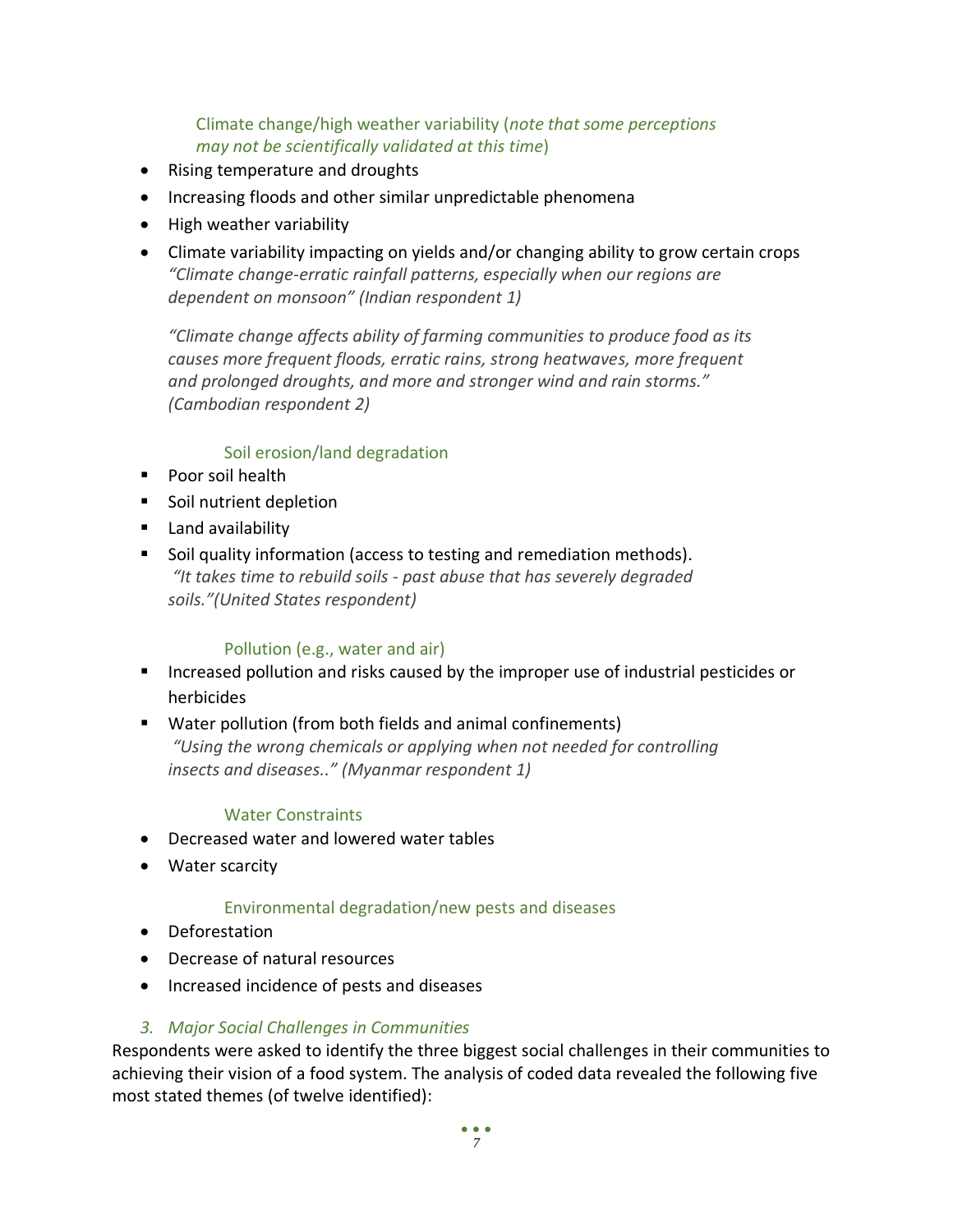- Lack of education/knowledge/information/awareness (51%),
- Poverty (22%),
- Consumer preferences/changes in lifestyles (22%),
- Mindset/traditional practices/culture (20%),
- Land (16%).

Some of the challenges identified within these themes are listed below.

## Lack of education/knowledge/information/awareness

■ Lack of public education and awareness around food systems – linkage between food choice and its impact on environment

*"The lack of public education around food systems and the power of individuals in their food choices." (United States respondent 9)*

*"Lack of popular awareness of the link between food choice and environmental sustainability." (Canadian respondent 1)*

- Lack of access to adequate information for smallholder farmers
- Lack of rural service aiming educational and technological improvements.
- Inequality in accessing of resources *"Majority of smallholder poor farmers with very less access to adequate information and linkages to markets." (Indian respondent 1)*

#### Poverty

• High levels of poverty in urban and rural areas

## Consumer preferences/changes in lifestyles

- Changes in dietary patterns
- **E** Diminished frequency of cooking from scratch and sharing meals with others *"Preference for processed food and low-variety diets has changed production, in order to focus on single-crop production and losing rates of production of regional-specific crops that would perfectly supply a better nutrition condition." (Colombian respondent 1)*

## Mindset/traditional practices/culture

- Culture, which holds back uptake of new innovation need to ensure better food systems
- Cultural barriers which give women limited access to resources

## Land

• Land access

*"Urbanization hindering access to agricultural land" (Columbian respondent 1) "High land concentration." (Brazilian respondent 1)*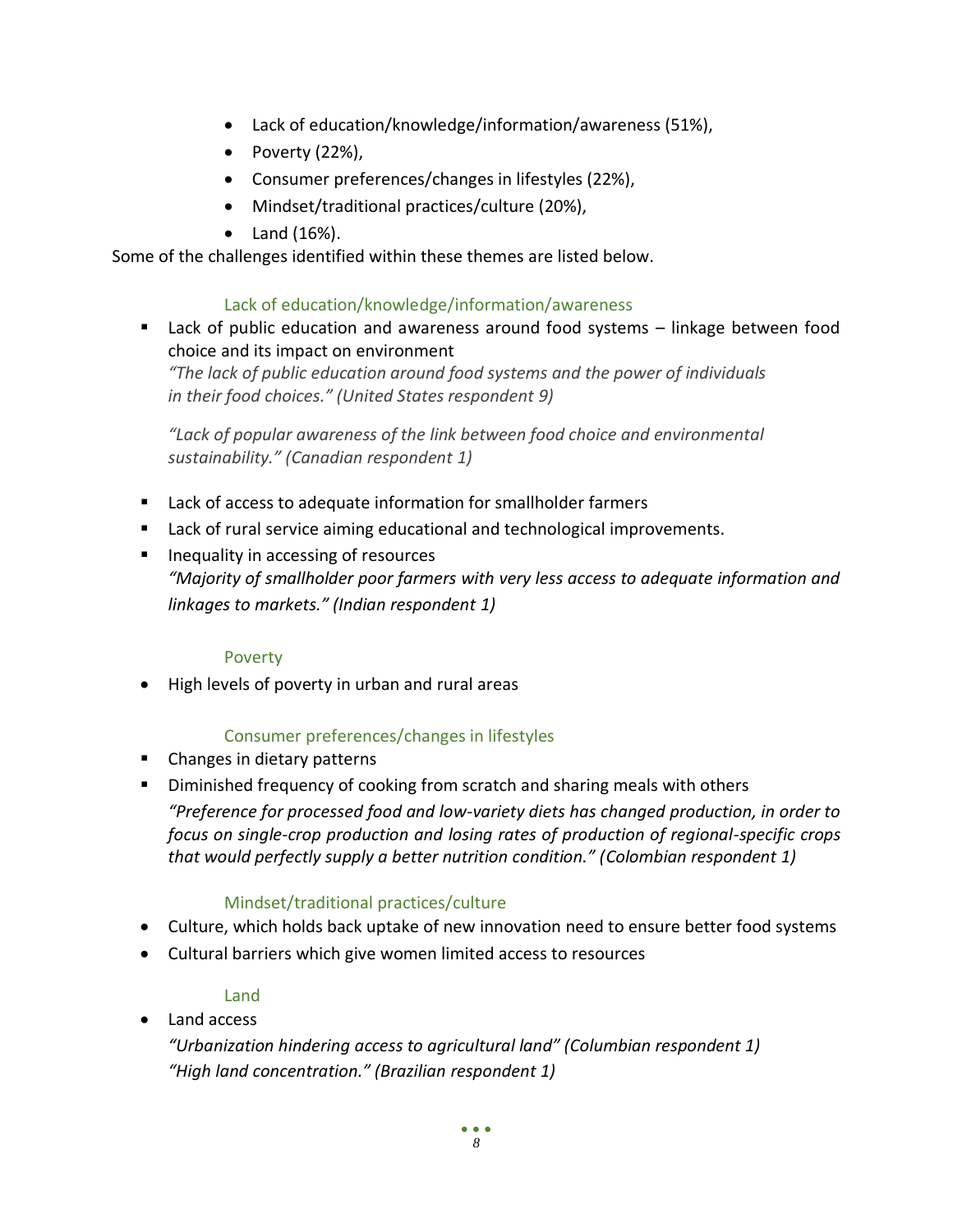• Land conflict

*"Land Dispute"s (Tanzanian respondent 2) "Disputes between Farmers and Livestock keepers" (Tanzanian respondent 2) "The conflicts over natural resources" (Malean respondent 2)*

## *4. Major Political and Economic Challenges in Communities*

Respondents were asked to identify the three biggest political and economic challenges in their communities to achieving their vision of a food system. The analysis of coded data revealed the following five most stated themes (of seven identified):

- High unemployment rate/poverty/inequality in access to resources (40%),
- Inadequate political will/policies (29%),
- Policy favoring big agricultural producers/unfavorable for small producers (20%),
- Poor infrastructure (11%),
- Concentration of wealth and power in the hands of a few (9%).

Some of the challenges identified within these themes are listed below.

## High unemployment rate/poverty/inequality in access to resources

- Unemployment
- Poverty

"*Concentrated poverty also means that our food system can never be fully just and accessible to all - whether at the point of purchase, business creation, or food production.*" *(United States respondent 6)*

- Inequality in access to resources *"The limited financial resources." (Malean respondent 2)*
- Low investment in agriculture at farm level
- Little access to credit

## Inadequate political will/policies

- *"Market improvement is not a priority to most government officials" (Malawian respondent 2)*
- *"Poor implementation of policies and programmes to support transformation of food systems" (Nigerian respondent 1)*
- *"Lack of political will on key food system aspects" (Indian respondent 1)*

*"The market for sustainable agriculture products is still very underdeveloped and has very little support in public policy and final consumers." (Colombian respondent 2)*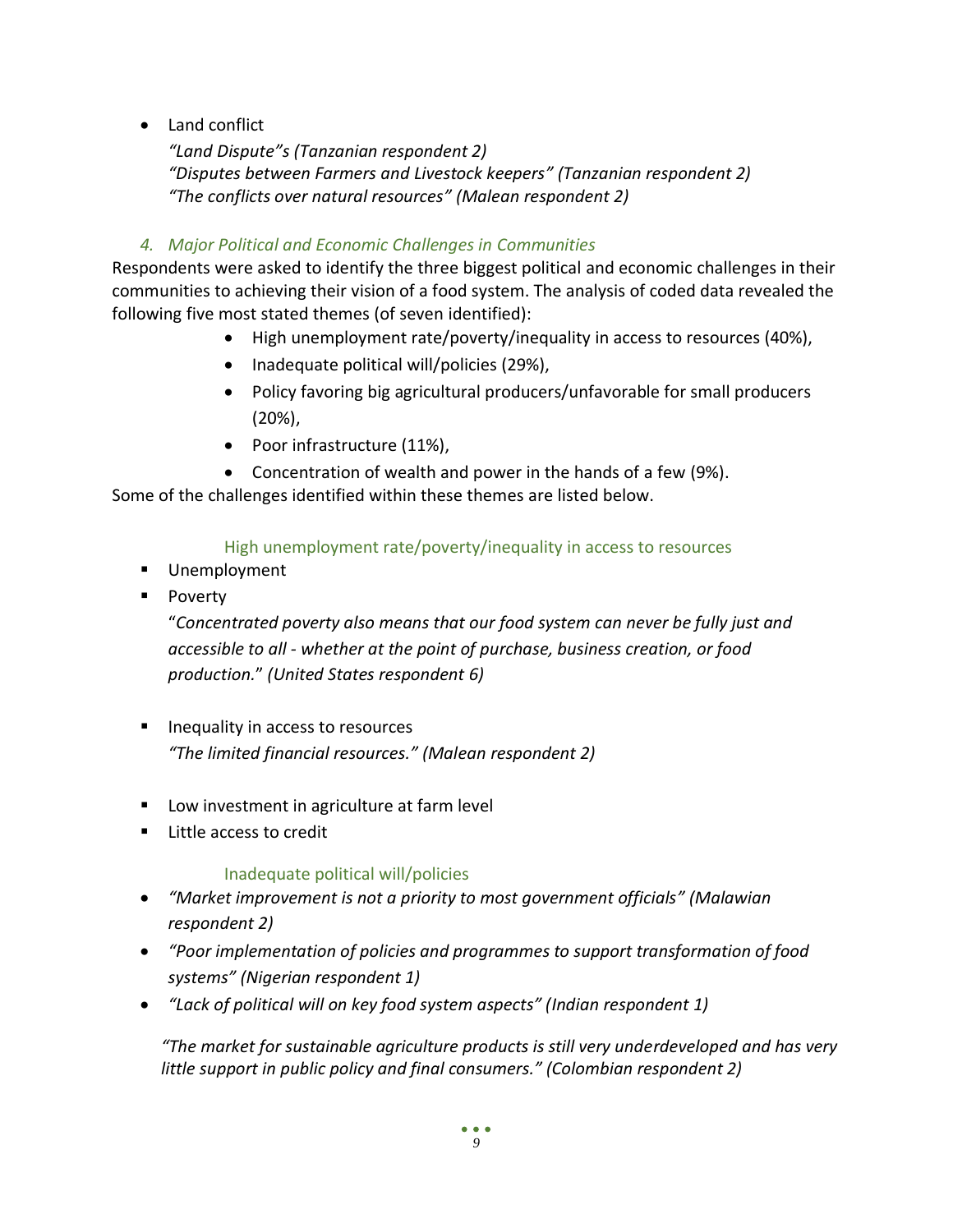## Policy favoring big agricultural producers/unfavorable for small producers

• Small producer market support *"Public policies are needed that encourage small producers and provide financial incentives" (Ecuador respondent 2).*

## • National policy vs local need *"Often policies are established at the national level without consulting the local level where implementation has to happen" (Benin respondent 1)*

## Poor Infrastructure

- *"Poor agricultural marketing system and low value addition of products." (Malawian respondent 5)*
- *"Poor infrastructures (road, processing, conservation)" (Malean respondent 1)*

#### Concentration of wealth and power in the hands of a few

- *"Concentration of political power in cities with no devolution of power to local communities." (Zimbabwean respondent 1)*
- *"Concentrations of wealth and power in transnational corporations" (United States respondent 1)*

#### *5. Cultural and Behavioral Changes Needed in Societies to Support Transformation*

Respondents were asked to identify the cultural and/or behavioral changes needed in societies to support transformation. The analysis of coded data revealed the following five themes:

- Systems thinking/mindset change (36%),
- Establish more business mindset/capacity development (33%),
- Changes in consumption patterns/consumer preferences (27%),
- Education/knowledge (22%), and
- Policy change/regulations (9%).

Some of the challenges identified within these themes are listed below as quotes from the respondents.

#### Systems thinking/mindset change

- *"Diversity of food systems for different contexts and configurations and the revaluation of these differences can be also a source of revaluations of cultural differences instead of pushing a model that fits all." (Colombian respondent 2)*
- *"Farmers should change their mindset from just needing subsidies for the same kind of production, to instead see themselves as small-scale enterprises that fulfill an important role within society, whom should take better financial and long-run production decisions." (Colombian respondent 1)*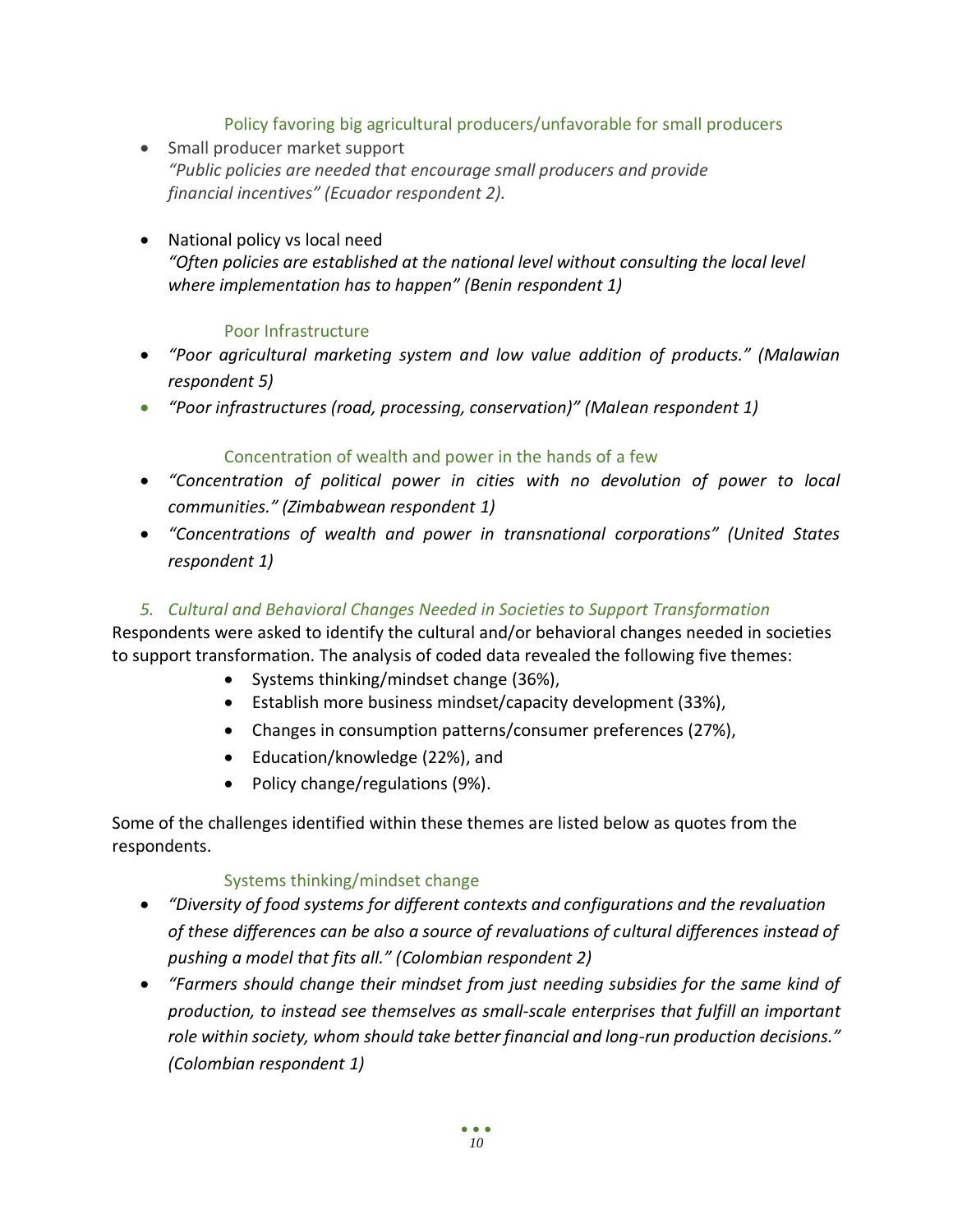- *"More debate and inclusiveness across sectors for bringing about transformation aiming at systemic changes rather than islands of small changes." (Indian respondent 1)*
- *"The understanding that transformation is a collective performance" (Malean respondent 2)*

## Establish more business mindset/capacity development

- *"Build capacities within systems." (Indian respondent 1)*
- *"Knowledge to go for market system approach" (United States respondent 5)*
- *"Make people looking agriculture and livestock as a mean of business, not only for food production." (Senegalese respondent 1)*
- *"Building the capacity of the young generation to embrace local food as a source of distinctiveness in a world that is compelling everyone to be the same." (Zimbabwean respondent 1)*

## Changes in consumption patterns/consumer preferences

- *"Preference for balanced dietary patterns" (Indian respondent 2)*
- *"Preference for fresh, healthy and nutritive food" (Indian respondent 4)*
- *"Embrace food variety - e.g. in Malawi.. try other unconventional foods" (Malawian respondent 5)*

## Education/knowledge

- *"Education -- it is the key. Both formal and non-formal education should promote for transformation of food systems." (United States respondent 7)*
- *"Education, awareness about health and nutrition, nutrition education" (Nepal respondent 2)*
- *"Education about local and indigenous foods" (United States respondent 3)*

## Policy change/regulations

- *"Politician should start prioritizing the development of markets when they are voted in power because the local markets serve most of the nation's population" (Malawian respondent 2)*
- *"Policies and programmes to support food system transformation implemented" (Nigerian respondent 1)*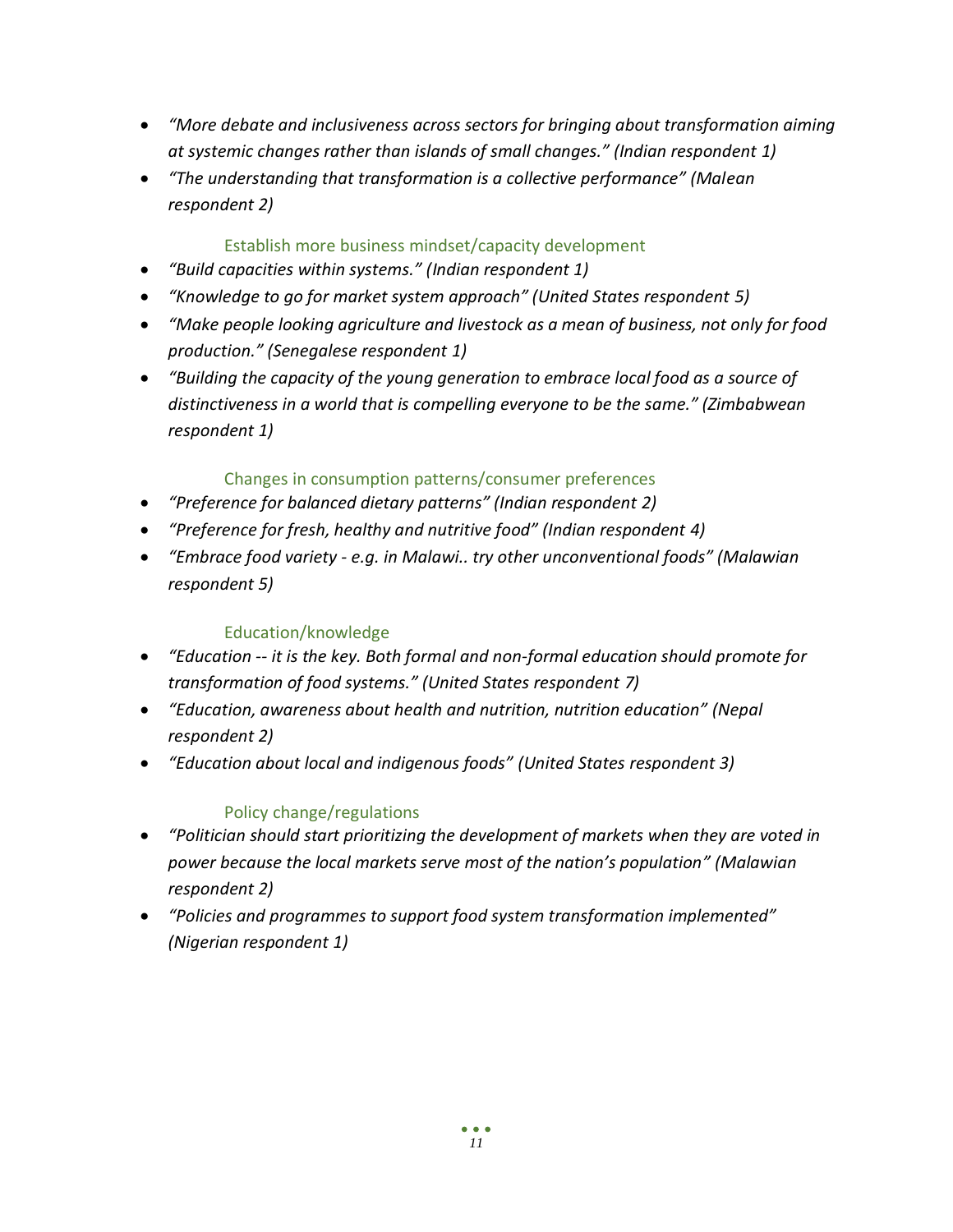## **Section 3. Measurements**

*1. Aspects of the food system to be measured over time to determine whether the system is improving* 

Respondents were asked to identify the measurements over time to gauge improvement in the food system over time. The analysis of coded data revealed the following five leading themes (of 16 identified):

- Public health/food nutrition/food quality (47%),
- Household food access year-round/food availability (40%),
- Increase in local food production/processing/ market transactions/profitability/incomes of local people (40%),
- Environmental quality/impact of food production on environment (e.g., air, water) (20%), and
- Producers' livelihoods/economic well-being (16%).

Some of the challenges identified within these themes are listed below as quotes from the respondents.

## Public health/food nutrition/food quality

- *"Percentage of people who are obese or have chronic, diet-related disease." (United States respondent 6)*
- *"Contributions of local crops to nutritious eating" (United States respondent 8)*
- *"Type and quality of the food consumed" (Ecuadorian respondent 1)*
- *"Net calorie, protein and micronutrients intake" (Indian respondent 2)*

## Household food access year-round/food availability

- *"Access -- are more people able to purchase, procure, or grow local, healthy, or indigenous foods" (United States respondent 3)*
- *"Access to affordable foods and food products" (Malawian respondent 5)*
- *"Access to food produced localy for the majority" (Senegalese respondent 1)*
- *"Types of food items readily available in the local markets" (Myanmar respondent 1)*

#### Increase in local food production/processing/ market transactions/profitability/incomes of local people

- *"Distribution of land for growing food" (United States respondent 10)*
- *"Income per unit area of land or income/animal head" (United States respondent 7)*
- *"Efficiency in supply systems" (Malawian respondent 3)*
- *"Real cost of food being paid" (Indian respondent 1)*

8Environmental quality/impact of food production on environment (e.g., air, water)

• *"Water quality derived from agricultural areas" (United States respondent 1)*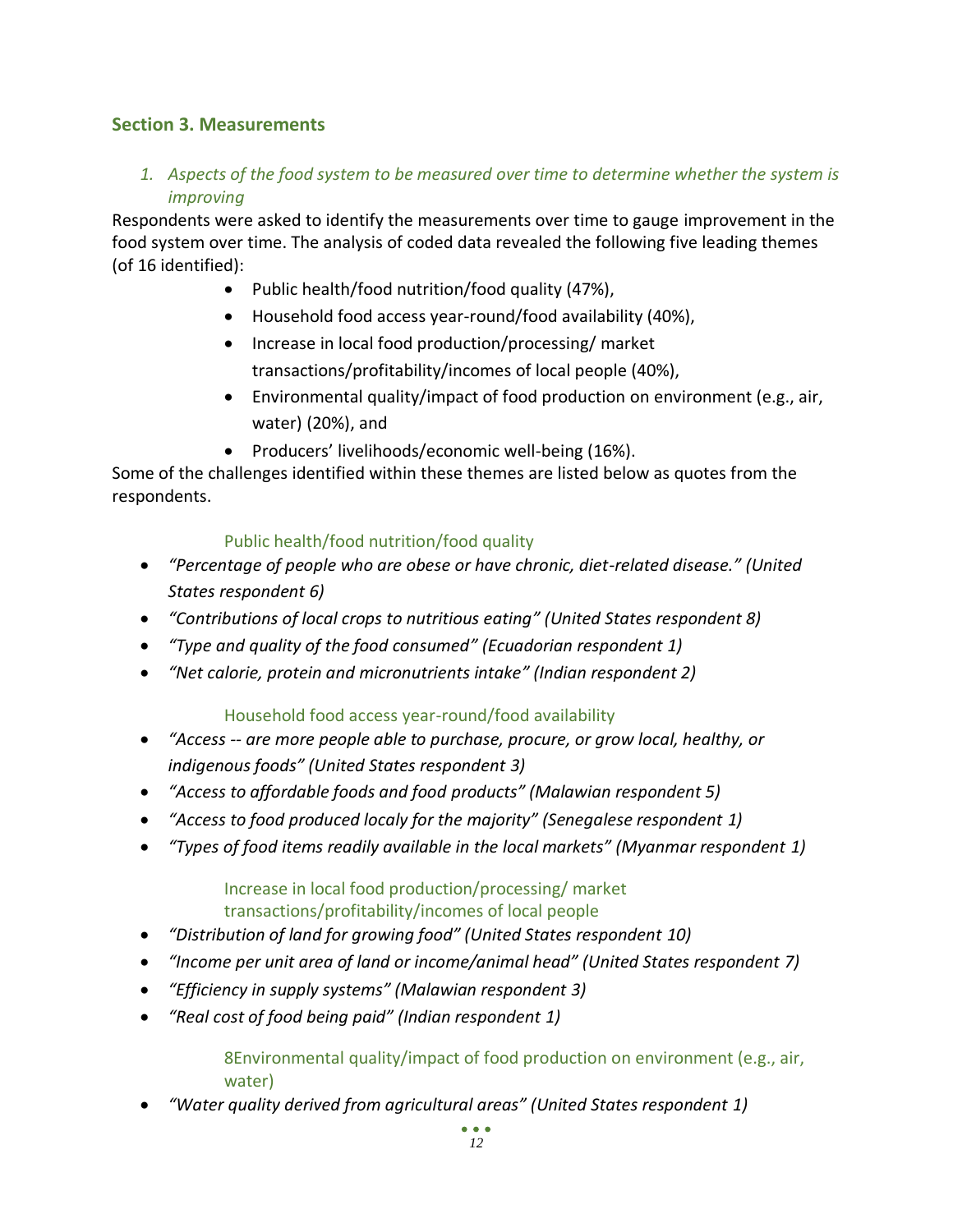- *"Changes in cropland expansion into the forest" (Zambian respondent 1)*
- *"Environmental impact of producing food" (Indian respondent 1)*

Producers' livelihoods/economic well-being

- *"Producers livelihoods/economic well-being" (United States respondent 10)*
- *"Livelihood" (Cambodian respondent 4)*

Other themes that did not rise to the top 5 but deserve mention due to their centrality in different parts of the world include:

- Support for small/local producers/people of color,
- Food production/access to production resources/infrastructure,
- Policy aimed to increase food access,
- Social equity,
- Adoption of food system sustainability practices,
- Risk,
- Connectivity,
- Resilience,
- Food waste, and
- Diversity of crops.

## **Section 4. Conclusion**

Given the time period allotted this is a fairly small sample – yet a number of useful ideas and strategies were identified with a good deal of similarity across countries and continents. This leads to a revision of the original aspirational food system narrative as well as ideas for moving forward. Overall, the data tends to indicate most of the barriers identified and solutions proposed operate at very high scales, outside of the respondents' control. In other words, they perceive themselves almost to be 'stuck' in a system not of their making, over which they have little control. It may be useful to generate a general aspirational narrative adopted by a large number of people, governments, businesses, and philanthropies around the world as a strategy to expand conversations and actions at various level of potential impact.

Based on this research we modify and enhance the original aspirational vision paragraph (changes in green or strikethrough) as follows:

Let us start by imagining a future where all forms of malnutrition are eliminated (SDG 2) and we have achieved low levels of obesity/chronic disease globally, with greatly reduced levels of acute disease (SDG 3). A world composed of connected webs of cooperation across regions, insuring diversity, resiliency, and global communication (SDG 17). Local food systems embedded in regions across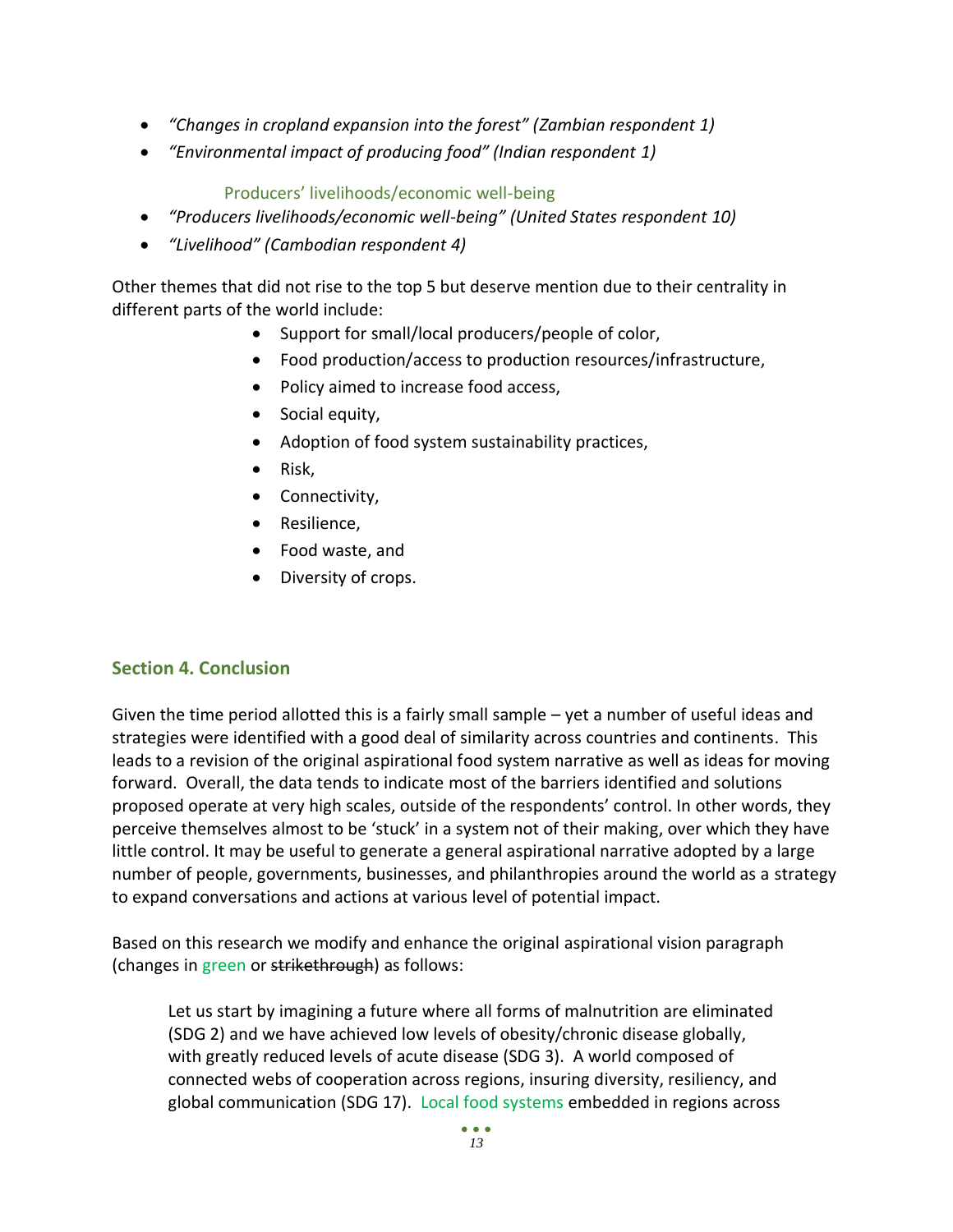the globe provide good livelihoods for those engaged in the production, processing, transportation, storage, and marketing of foods, as well as the management of compostable and reusable waste. Food from larger regions and global supplies is embedded with this as needed to insure food security. The food system is doing its part to eliminate poverty (SDG 1) and provide livingwage work and economic growth (SDG 8) by supporting the creation of jobs of a new middle class in rural areas (including farmers). Women have the same rights and rewards as men in this system (SDG 5), with strong educational systems (SDG 4) supporting sustainable and healthy consumption patterns. While the majority of people live in urban areas, there are robust urban-rural relationships that insure food security for all urbanites and industries supply healthy processed and fresh foods, as well as appropriate, responsible technology required in the production, processing, storage, and movement of the food supply (SDG 9). Rural people can afford to purchase the food their farmers supply to cities. Advertising and market placement are skewed to promote healthy dietary patterns. This helps ensure both food and employment security – markedly reducing the threat of urban uprisings (SDG 16), aiding in sustainable city development (SDG 11), and reducing inequalities (SDG 10). Technical assistance, appropriate technology access, and incentive programs to produce and market food are equitable and increase the information and knowledge flow across the food value chain to all partners. The cycle of production and consumption is completed responsibly (SDG 12) with the use of renewable materials and energies as well as appropriate technology – available to all (SDG 7) – and making use of materials and practices that conserve fresh water and provide clean water (SDG 6). Our lands and waters are conserved and regenerated for humans as well as the flora and fauna we rely upon (SDG 14 & 15).). All of this ensures that our food systems do not contribute to increasing climate challenges – but rather acts as a tool for resolution and has successfully adapted to changing climatic conditions (SDG 13). This includes continuous public participation in policy and practices to improve these food systems as more is known and experienced. In other words, a network of food systems across the globe embedded in regions provide a strategy for securing a future for healthy people.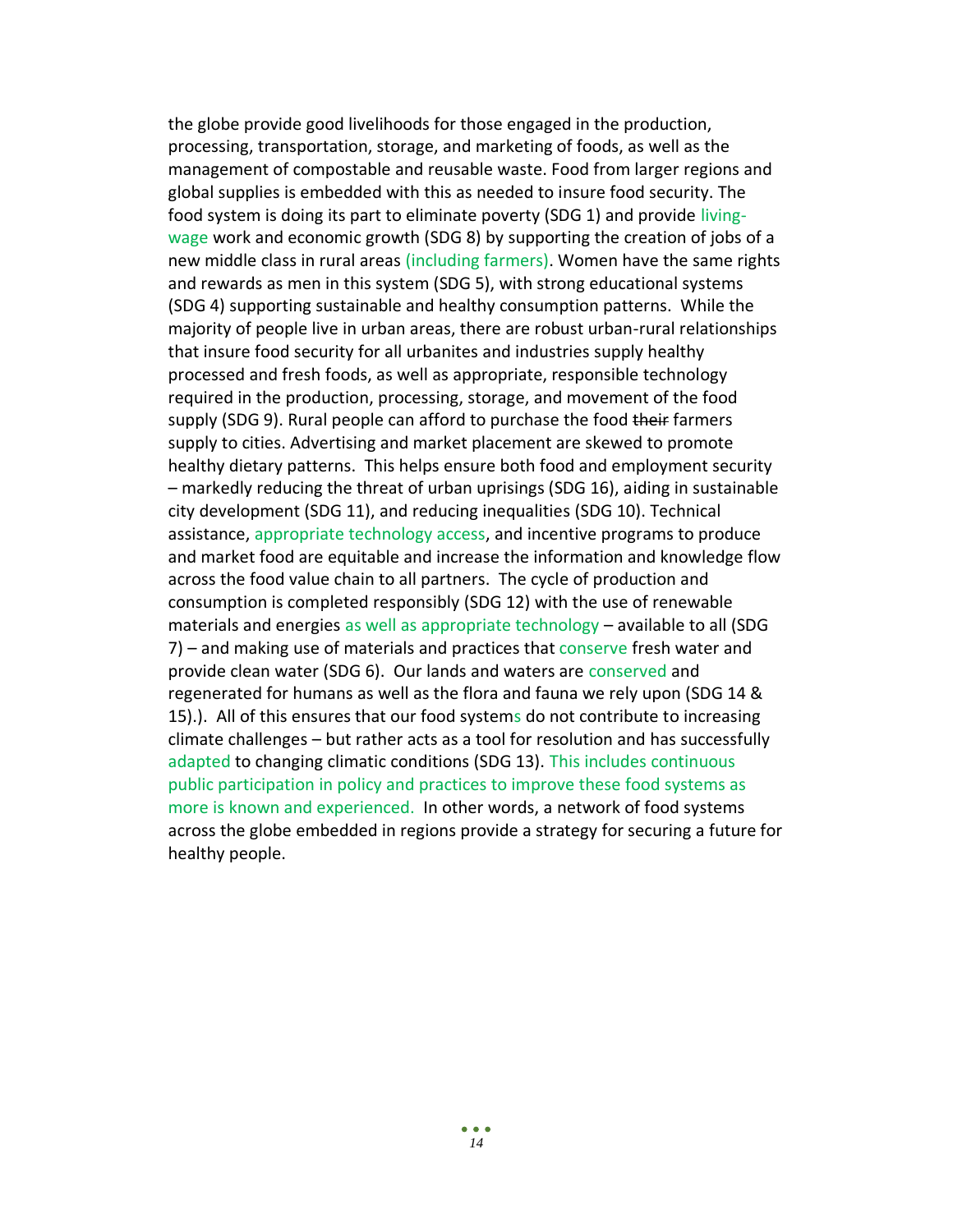## Appendix I: Survey Instrument **2050: Visions for Global Food Systems Transformation**

Good day! We are a group of engaged researchers from Michigan State University, USA and TMG - Think Tank for Sustainability, Germany. We are hoping to enlist you in thinking about transformation of your regional (however you define it) and the global food system. Please read the following aspirational narrative concerning the global food system. Note that the Sustainable Development Goals that could be impacted are in (). Then please consider the questions that follow.

Let us start by imagining a future where all forms of malnutrition are eliminated (SDG 2) and we have achieved low levels of obesity/chronic disease globally, with greatly reduced levels of acute disease (SDG 3). A world composed of connected webs of cooperation across regions, insuring diversity, resiliency, and global communication (SDG 17). Food systems embedded in regions across the globe provide good livelihoods for those engaged in the production, processing, transportation, storage, and marketing of foods, as well as the management of compostable and reusable waste. The food system is doing its part to eliminate poverty (SDG 1) and provide work with livable wages and economic growth (SDG 8) by supporting the creation of jobs of a new middle class in rural areas. Women have the same rights and rewards as men in this system (SDG 5), with strong educational systems (SDG 4) supporting sustainable and healthy consumption patterns. While the majority of people live in urban areas, there are robust urban-rural relationships that insure food security for all urbanites and industries supply healthy processed and fresh foods, as well as appropriate, responsible technology required in the production, processing, storage, and movement of the food supply (SDG 9). Rural people can afford to purchase the food their farmers supply to cities. Advertising and market placement are skewed to promote healthy dietary patterns. This helps ensure both food and employment security – markedly reducing the threat of urban uprisings (SDG 16), aiding in sustainable city development (SDG 11), and reducing inequalities (SDG 10). Technical assistance and incentive programs to produce and market food are equitable and increase the information and knowledge flow across the food value chain to all partners. The cycle of production and consumption is completed responsibly (SDG 12) with the use of renewable materials and energies – available to all (SDG 7) – and making use of materials and practices that conserve fresh water and provide clean water (SDG 6). Our lands and waters are preserved for humans as well as the flora and fauna we rely upon (SDG 14 & 15).). All of this ensures that our global food system does not contribute to increasing climate challenges – but rather acts as a tool for resolution and has successfully adopted to changing climatic conditions (SDG 13). In other words, a network of food systems embedded in regions across the globe provide a strategy for securing a future for healthy people.